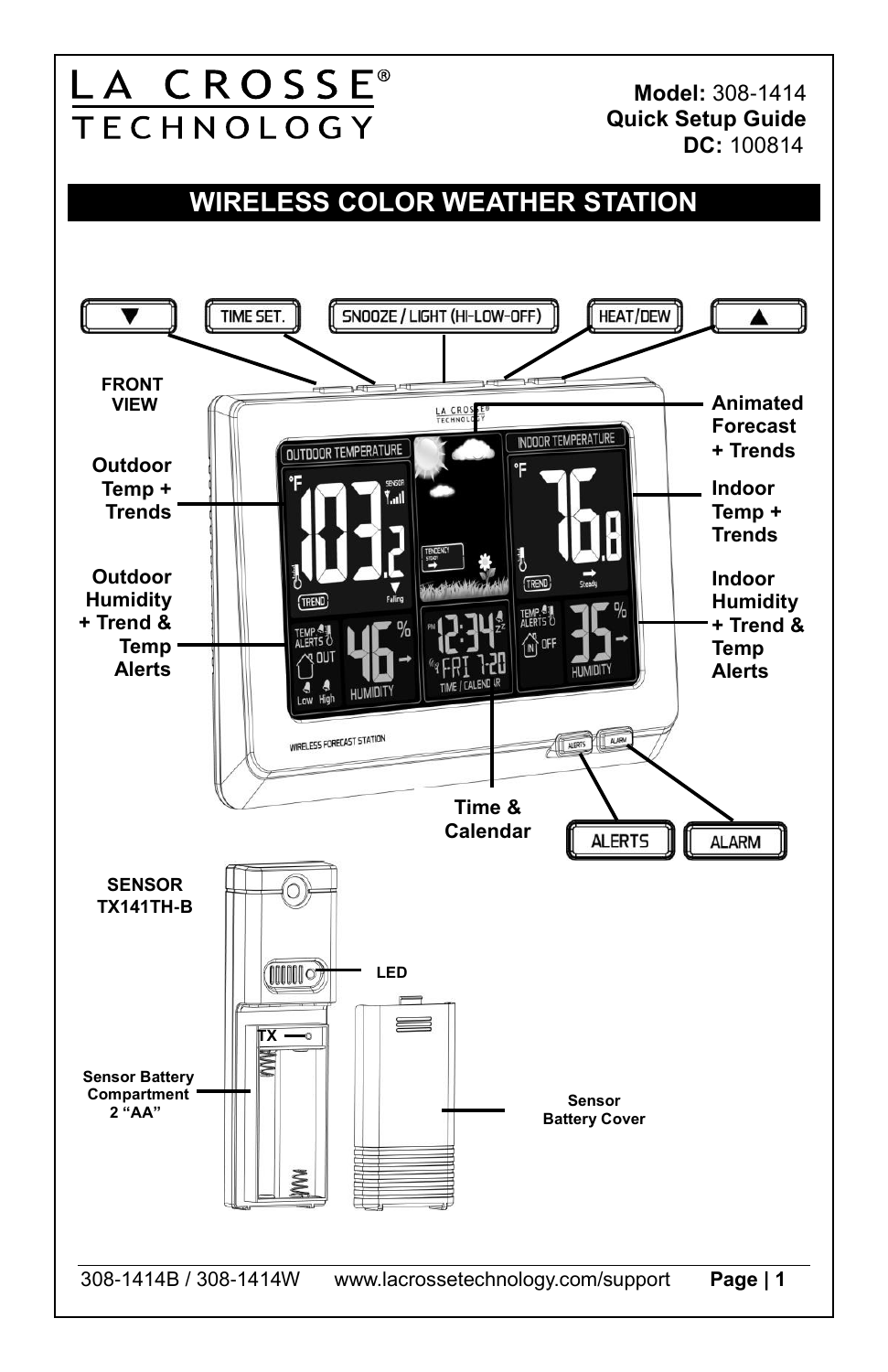

**Step 1:** Insert the included 5-volt AC power adapter into the weather station and then plug into wall outlet.

**Step 2:** Insert 3 new "AAA" Alkaline batteries (not included) into the weather station. Observe the correct polarity.

**Step 3:** Insert 2 new "AA" Alkaline batteries (not included) into the TX141TH-B transmitter. Observe the correct polarity. The red LED will flash when transmitting.

**Restart:** If the outdoor temperature is not displayed after 3 minutes, unplug the AC adapter and remove batteries from the weather station & transmitter and press any button 20 times. After 15 minutes, return to **Step 1** above.

### **SET TIME, DATE AND TEMPERATURE UNITS**

- 1. Hold the **TIME SET** button to enter time set mode.
- 2. Press the  $\blacktriangledown$  or  $\blacktriangle$  buttons to adjust values.
- 3. Press the **TIME SET** button to confirm adjustments and move to the next item.

**Settings order: 1.** WWVB ON/OFF **2.** Time Zone **3.** Daylight Saving Time **4.**12/24 Hour Time Format **5.** Hour **6.** Minutes **7.** Year, **8.** Month, **9.** Date **10.** Fahrenheit/Celsius

Press the **TIME SET** button to exit, or wait 20 seconds without pressing buttons to return to the time display.

| <b>TIME ZONE</b> |          |
|------------------|----------|
| <b>AST</b>       | Atlantic |
| <b>EST</b>       | Eastern  |
| <b>CST</b>       | Central  |
| <b>MST</b>       | Mountain |
| <b>PST</b>       | Pacific  |
| <b>AKT</b>       | Alaska   |
| <b>HAT</b>       | Hawaiian |

TIME SET.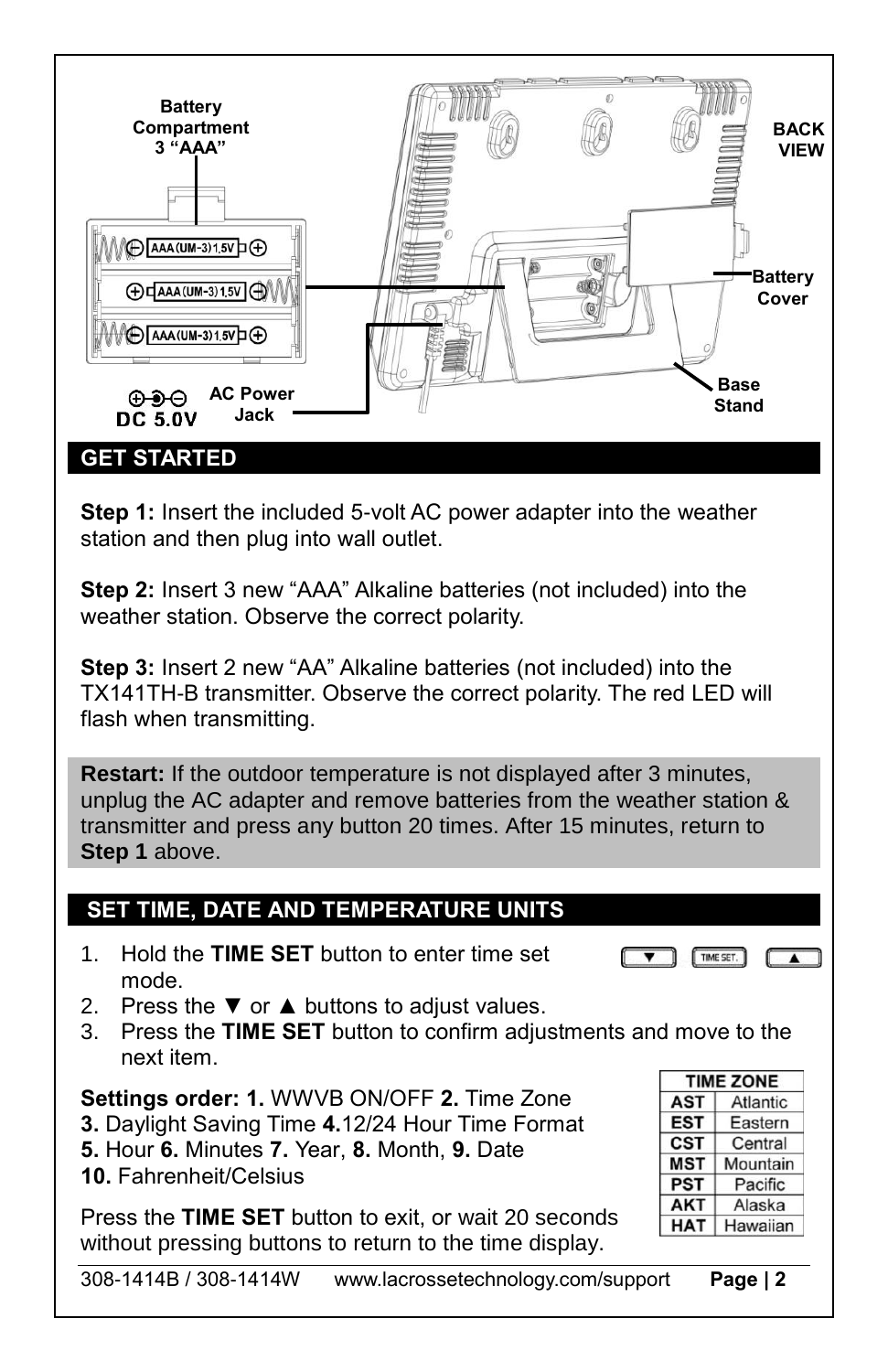# **SET TEMPERATURE ALERTS**

- 1. Hold the **ALERTS** button until the station beeps.
- 2. The temperature alert value will blink in set mode.
- 3. Press the  $\Psi$  or  $\blacktriangle$  buttons to adjust alert values.
- 4. Press the **ALERTS** button to confirm & move to the next alert.

#### **The temperature alert order:**

**1.** Outdoor High **2.** Outdoor Low **3.** Indoor High **4.** Indoor Low

Press the ALERTS button to exit, or wait 20 seconds without pressing buttons to return to normal time display

# **ARM / DISARM TEMPERATURE ALERTS**

Press & release the **ALERTS** button to toggle between the alerts Outdoor HI / Outdoor LOW / Indoor HI / Indoor LOW

- Arm the alert with the ▲button.
- Disarm the alert with the  $\Psi$  button.
- ALERT BELL ICON appears when armed.









**ALARM** 

# **ACTIVE TEMPERATURE ALERT**

- Beeps once per minute with flashing alert bell icon.
- Press any button to stop the alert.

#### **SET TIME ALARM**

- 1. Hold the **ALARM** button to enter alarm time set mode.
- 2. Press the  $\Psi$  or  $\blacktriangle$  buttons to adjust alarm time.
- 3. Press the **ALARM** button to confirm adjustments and move to the next item.

**Alarm Time setting order:** 1. Hours 2. Minutes

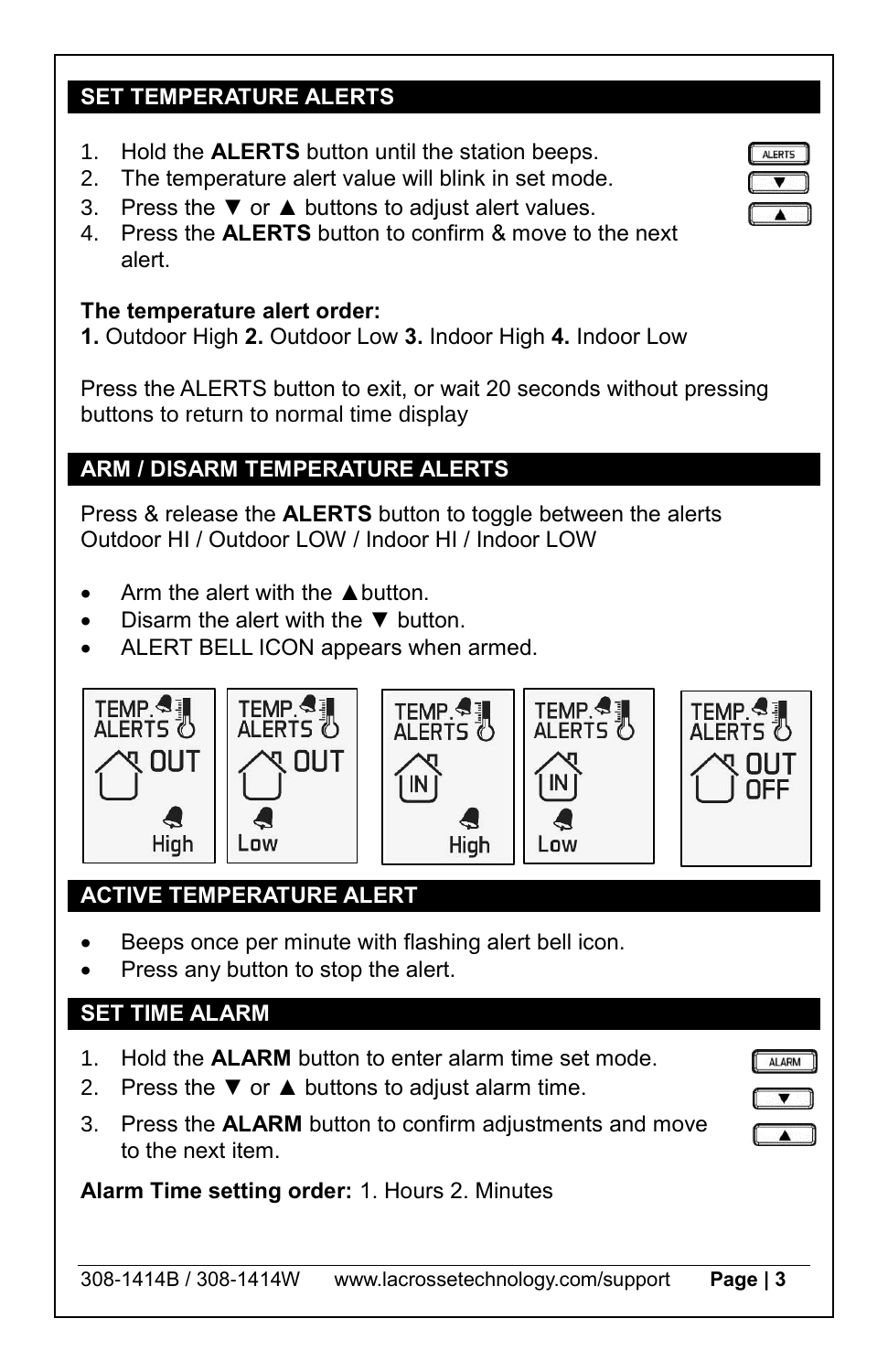# **ACTIVATE / DEACTIVATE TIME ALARM**

- Press the ALARM button once to view alarm time.
- Press the ALARM button again to activate the alarm. Once activated the bell icon appears.
- Press the ALARM button again to deactivate the alarm. The bell icon will disappear.

# **SNOOZE (SILENCES ALARM TEMPORARILY)**

- When alarm sounds, press the LIGHT/SNOOZE button to silence the alarm for 10 minutes. SNOOZE / LIGHT (HI-LOW-OFF)
- The alarm icon **Zz** will flash.
- In snooze mode, press any button to stop alarm for one day.

**Note:** The alarm is crescendo sound. The alarm will sound for 2 minutes and then shut off completely.

### **FORECAST ICONS**

The weather station uses changing atmospheric pressure to predict weather conditions for the next 12-hours with 70-75% accuracy. **Note:** Please allow 3 to 4 weeks for barometer calibration.

# **SUNNY PARTLY**











TENDENCY **TEADY RISING** 

**Note:** The "snowy" icon appears when the temperature is below 32°F (0°C) and the forecast is rainy or stormy.

### **FORECAST TREND INDICATOR**

- Rising arrow = weather is improving.
- Falling arrow = weather may worsen.
- Right arrow = pressure is steady.

#### **HEAT INDEX/DEW POINT**

- Press the HEAT/DEW button once to view Heat Index.
- Press the HEAT/DEW button twice to view Dew Point.



308-1414B / 308-1414W www.lacrossetechnology.com/support **Page | 4**



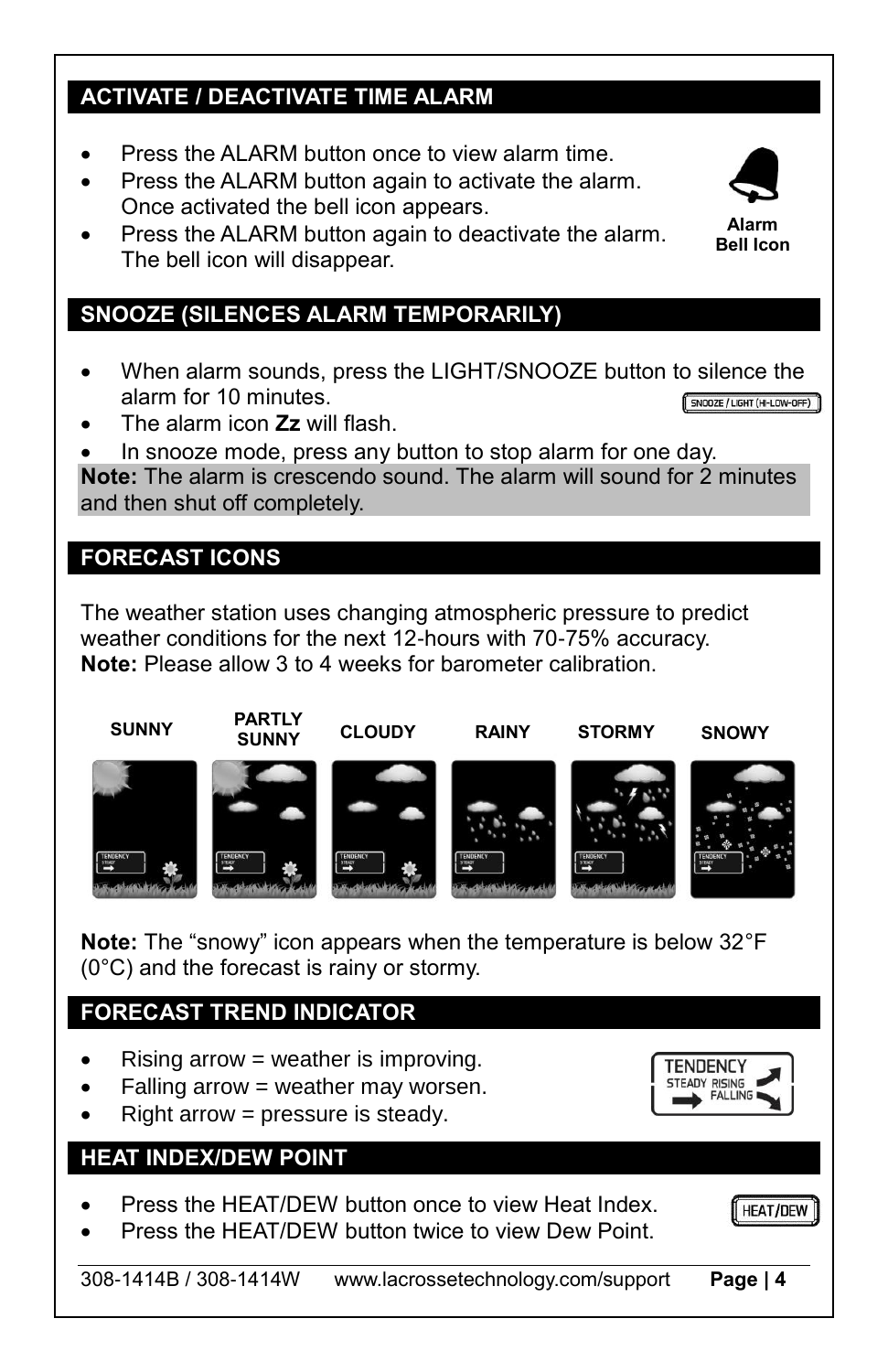#### **ADJUST BACKLIGHT**

#### **When using A/C power:**

 Press the **HI/LOW/OFF** button to adjust the backlight. **When using Battery power only:** 

Press the **HI/LOW/OFF** button for 10 second backlight.

#### **VIEW/RESET MIN/MAX VALUES**

The station automatically resets minimum and maximum values daily at midnight (12:00 AM).

- Press the ▼ button to view minimum values**.**
- Hold the ▼ button to reset minimum values**.**
- Press the ▲ button to view maximum values**.**
- Hold the ▲ button to reset maximum values**.**

### **SEARCH FOR OUTDOOR TRANSMITTER**

- Hold the HEAT/DEW button to search for the outdoor transmitter.
- The strength signal icon will animate until the sensor signal is received or for 3 minutes if no signal available.

$$
\mathbf{Y} \qquad \mathbf{Y} \qquad \mathbf{Y}_{\bullet} \qquad \mathbf{Y}_{\bullet} \mathbf{I} \qquad \mathbf{Y}_{\bullet} \mathbf{I} \mathbf{I} \qquad \mathbf{Y}_{\bullet}
$$

### **TEMPERATURE/HUMIDITY TREND INDICATORS**

The temperature (2°F/1°C) and humidity (3% RH) trend indicators update every 30 minutes or less.

- Temperature has **risen** in the past 3 hours.
- Humidity has **risen** in the past 3 hours.
- Temperature has **not changed** in 3 hours.
- Humidity has **not changed** in 3 hours.
- Temperature has **fallen** in the past 3 hours.
- Humidity has **fallen** in the past 3 hours

#### **LOW BATTERY ICON**

Low battery icon indicates low battery for station or sensor.

- Displayed next to Outdoor Temperature, replace sensor batteries
- Displayed near Indoor Temperature, replace weather station batteries.

**Icon**

**Low Battery**













**HEAT/DEW**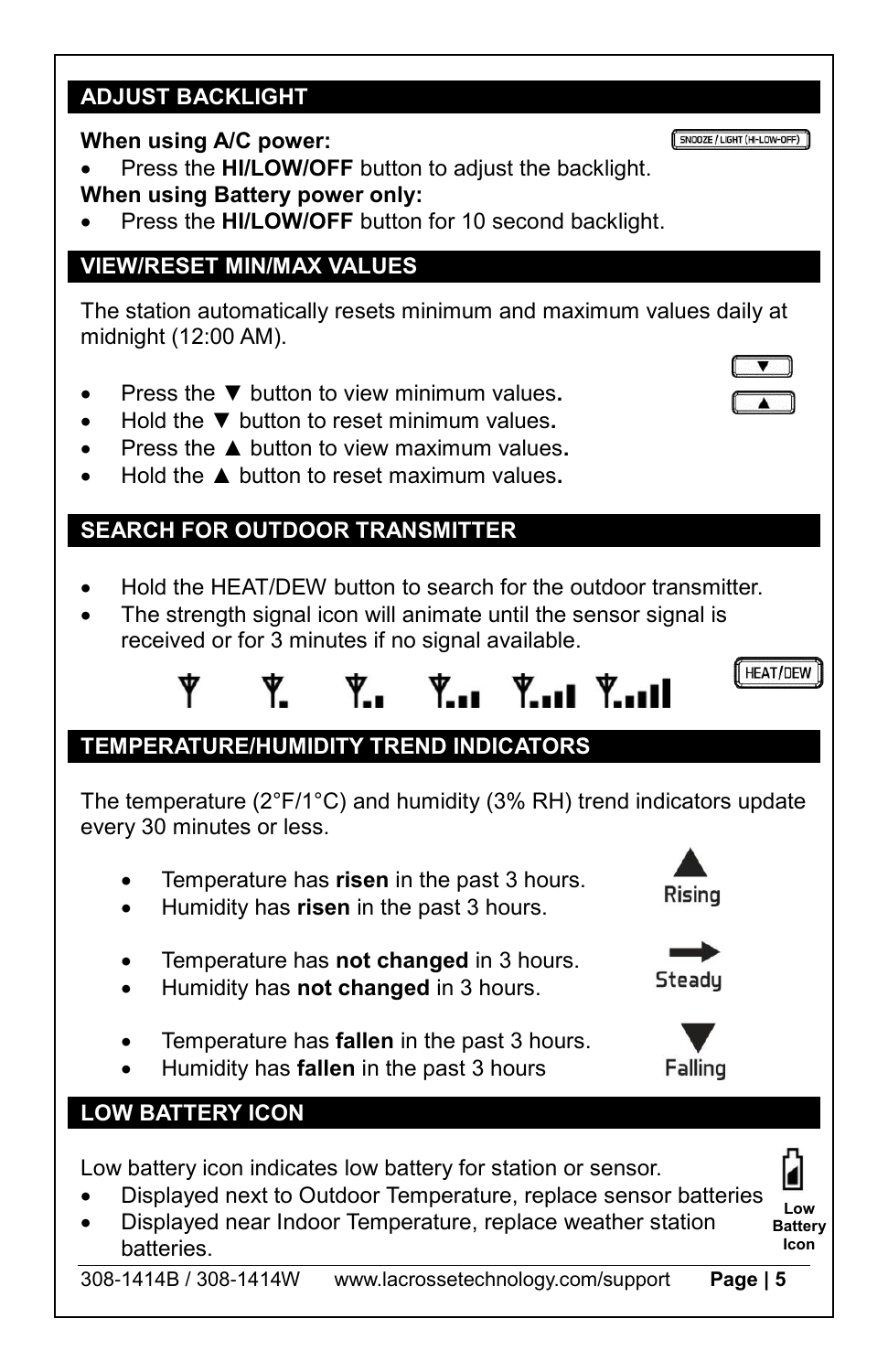# **MANUAL WWVB RADIO-CONTROLLED TIME SEARCH**

Press the **TIME SET** button to start or stop a manual signal search.

**WWVB Icon**

 $(\epsilon$ 

WWVB Icon will flash

For information about WWVB, visit: **www.nist.gov/pml/div688/grp40/wwvb.cfm** 

# **SPECIFICATIONS**

| Indoor:                                          |                                                                                                                  |  |
|--------------------------------------------------|------------------------------------------------------------------------------------------------------------------|--|
| Temperature Range:                               | +32°F to +122°F (0°C to 50°C)                                                                                    |  |
| Humidity Range:                                  | 19%-97% (RH)                                                                                                     |  |
| Outdoor:                                         |                                                                                                                  |  |
| Temperature Range:                               | -40°F to 140°F (-40°C to 60°C)                                                                                   |  |
| <b>Alkaline Batteries:</b>                       | -20°F to 140°F (-28.8°C to 60°C)                                                                                 |  |
| Lithium Batteries:                               | -40°F to 140°F (-40°C to 60°C)                                                                                   |  |
| <b>NOTE:</b>                                     | Temperatures below - 20°F (-28.8°C)<br>require Lithium batteries in the outdoor<br>sensor.                       |  |
| Humidity Range:                                  | 19%-97% (RH)                                                                                                     |  |
| Distance:                                        | Over 200 ft. (60 meters)<br>RF 433MHz (open air)                                                                 |  |
| Power:                                           |                                                                                                                  |  |
| <b>Weather Station</b>                           |                                                                                                                  |  |
| Primary Power:<br>AC Number:<br>GPU280500150WD00 | 5-volt AC power adapter (included)                                                                               |  |
| Optional/Battery Backup                          | Optional 3-AAA, IEC, LR3 batteries<br>(not included)                                                             |  |
| TX141TH-B Transmitter:                           | 2-AA, IEC, LR6 batteries (not included)                                                                          |  |
| <b>Battery Life:</b>                             |                                                                                                                  |  |
| <b>Weather Station</b><br>Battery Backup:        | Battery life is over 36 months when using<br>the AC adapter for primary power                                    |  |
| <b>TX141TH-B Transmitter:</b>                    | Battery life is over 12 months when using<br>reputable battery brands for both Alkaline<br>and Lithium batteries |  |
| <b>Dimensions:</b>                               |                                                                                                                  |  |
| <b>Weather Station:</b>                          | 8.34" L x 1.03" W x 5.48" H<br>(211.836 x 26.162 x 139.192mm)                                                    |  |
| <b>TX141TH-B Transmitter:</b>                    | 2.4" L x 1.3" W x 3.78" H<br>(64 x 36 x 101mm)                                                                   |  |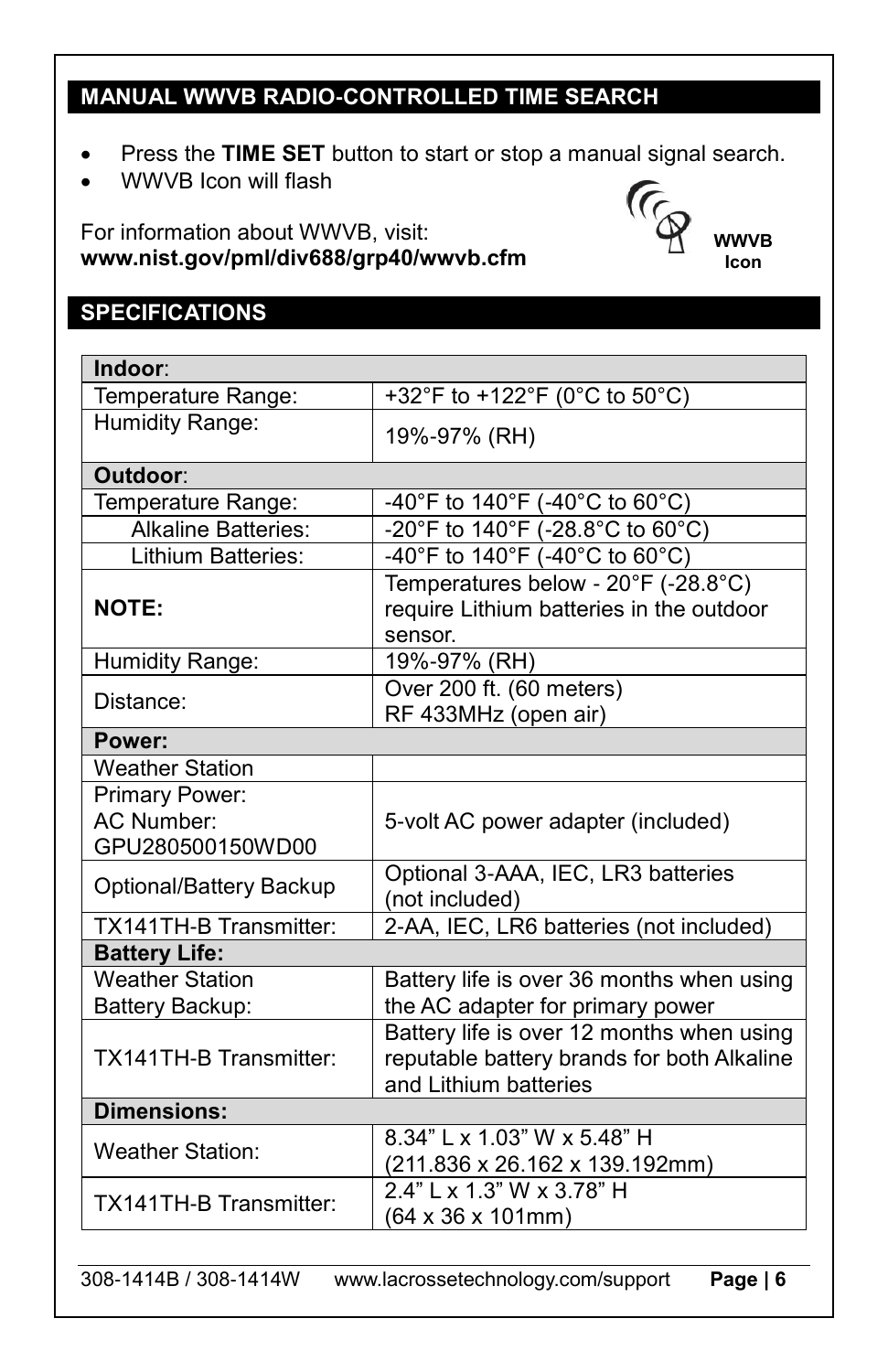#### **POSITION OUTDOOR TRANSMITTER**

- Mount the outdoor transmitter on a north-facing wall or in any well shaded area. Under an eave or deck rail is preferred.
- The maximum transmitting range to the weather station is over 200 feet (60 meters) in open air, not including walls.

# **WEATHER STATION CARE AND MAINTENANCE**

- **Do not mix old and new batteries**
- **Do not mix Alkaline, Standard, Lithium or Rechargeable Batteries**
- Always purchase the correct size and grade of battery most suitable for the intended use.
- Replace all batteries of a set at the same time.
- Clean the battery contacts and also those of the device prior to battery installation.
- Ensure the batteries are installed correctly with regard to polarity (+and -).
- Remove batteries from equipment with is not to be used for an extended period of time.
- Remove used batteries promptly.
- Do not expose to extreme temperature, vibration or shock.
- Clean with a soft damp cloth. Do not use solvents or scouring agents.
- The product is not a toy. Keep it out of reach of children.
- The product is not to be used for medical purpose or for public information. It is intended for home use only.
- The specs of this product may change without prior notice.
- Improper use or unauthorized opening of housing voids warranty.
- If the product is not working properly, change the batteries and/or check the A/C cord connection.

# **WARRANTY AND SUPPORT INFORMATION**

La Crosse Technology, Ltd. provides a 1-year limited time warranty (from date of purchase) on this product relating to manufacturing defects in materials & workmanship.

**Before returning a product, please contact our friendly customer support with questions or visit our online help (manuals and FAQS):**

**Phone:** 1-608-782-1610 **Online Product Support:** www.lacrossetechnology.com/support